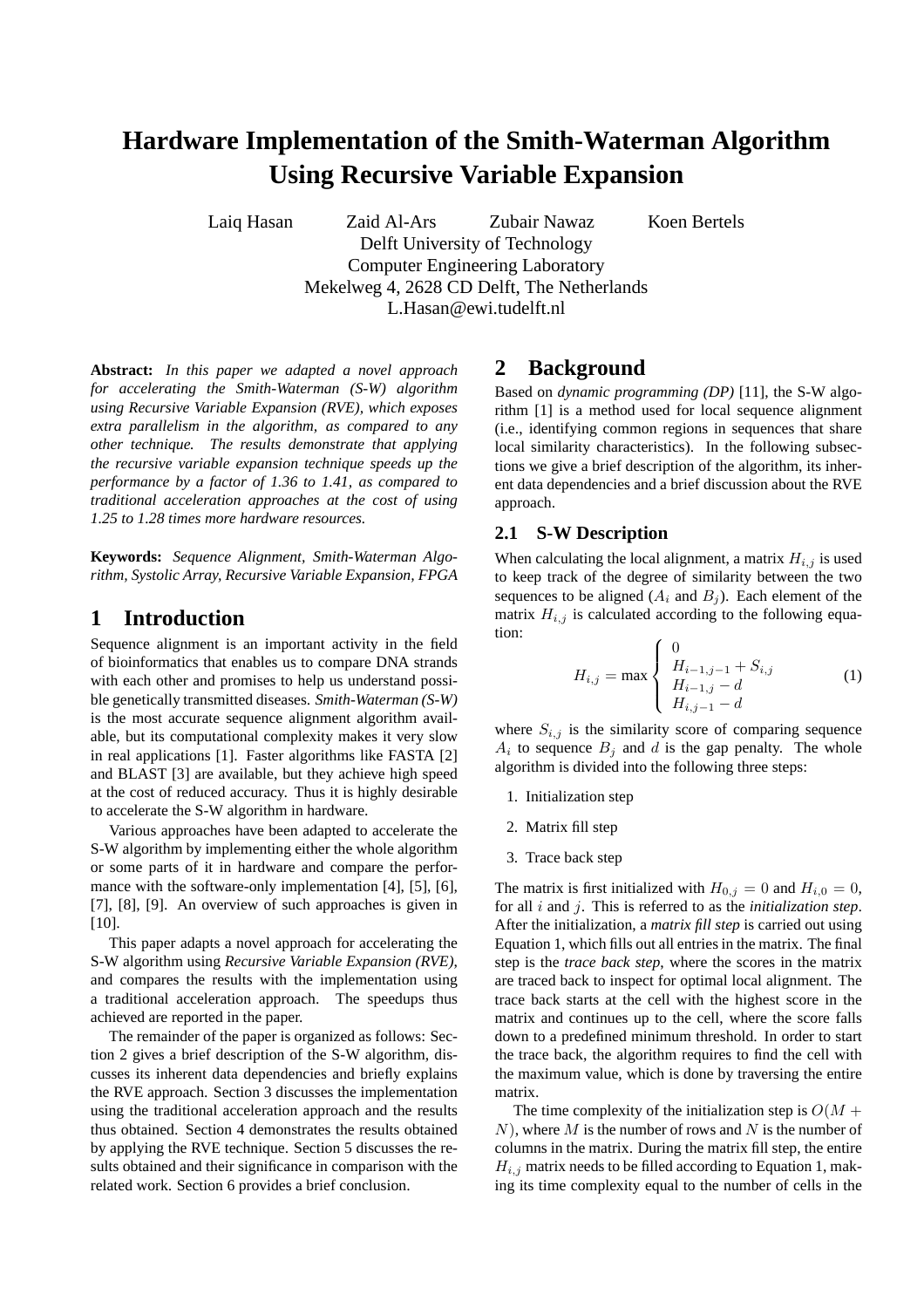matrix or  $O(MN)$ . The time complexity of the traceback is also  $O(MN)$ , as the entire matrix needs to be traversed during this step. Thus the total time complexity of the S-W algorithm is  $O(M+N) + O(MN) + O(MN) = O(MN)$ . The total space complexity of the S-W algorithm is also  $O(MN)$ , as it fills a single matrix of size MN.

In order to reduce the  $O(MN)$  complexity of the matrix fill stage, multiple entries of the  $H_{i,j}$  matrix can be calculated in parallel. This is however complicated by data dependencies, whereby each  $H_{i,j}$  entry depends on the values of three neighboring entries  $H_{i,j-1}$ ,  $H_{i-1,j}$  and  $H_{i-1,j-1}$ , with each of those entries in turn depending on the values of three neighboring entries, which effectively means that this dependency extends to every other entry in the region  $H_{x,y}$ :  $x \leq i, y \leq j$ . This implies that it is possible to simultaneously compute all the elements in each anti diagonal, since they fall outside each others data dependency regions. Figure 1 shows a sample  $H_{i,j}$  matrix for two sequences, with the bounding boxes indicating the elements that can be computed in parallel. The right bottom cell is highlighted to show that its data dependency region is the entire remaining matrix. The dark diagonal arrow indicates the direction in which the computation progresses. At least 9 cycles are required for this computation, as there are 9 bounding boxes representing 9 anti diagonals and a maximum of 5 cells may be computed in parallel.



Figure 1: A sample  $H_{i,j}$  matrix, where the dotted rectangles show the elements that are computed in parallel.

The degree of parallelism is constrained to the number of elements in the anti diagonal and the maximum number of processing elements required will be equal to the number of elements in the longest anti-diagonal  $(l_d)$ , where

$$
l_d = \min(M, N) \tag{2}
$$

Here, we have assumed that the processing elements are equal in number to the length of the shorter sequence. Theoretically, the lower bound to the number of steps required in this parallel implementation, equal to the number of antidiagonals required to reach the bottom-right element, is  $m + n - 1$  [12].

So far this is the best technique for parallelization and has been used by many researchers [13], [14], [5]. Figure 2 shows the implementation to compute an element of the  $H_{i,j}$  matrix. This unit contains three adders, a sequence comparator circuit (*SeqComp*) and three max operators. The sequence comparator circuit compares the cor-



Figure 2: Circuit to compute an element in the  $H_{i,j}$  matrix, where + is an adder, *MAX* is a max operator and *SeqComp* is the sequence comparator that generates match/mismatch scores

responding characters of two input sequences and outputs a match/mismatch score, depending on wether the two characters are equal or not. Each max operator compares its inputs and outputs the maximum of the two. The time to compute an element is 4 cycles. We have assumed that the time for each cycle is equal to the latency of one add or compare operation.

#### **2.2 Recursive Variable Expansion**

*Recursive Variable Expansion (RVE)* [15] is a kind of loop transformation which removes all data dependencies from a program, so that the program is parallelized to its maximum. The basic idea is that if any statement  $G_i$  is dependent on statement  $H_j$  for some iteration i and j, then instead we wait for  $H_j$  to complete and then execute  $G_i$ , we will replace all the occurrences of the variable in  $G_i$  that create dependency with  $H_i$  with the computation of that variable in  $H_i$ . In this way there is no need to wait for the statement  $H_j$  to complete and statement  $G_i$  can be executed independently of  $H_i$ . This step is recursively repeated until the statement  $G_i$  is not dependent on any other statement, other than inputs or known values, which essentially means that  $G_i$  can be computed without any delays. This transformation is explained clearly in Example 1, which adds the loop counter. Therefore after applying the RVE, we get an expression with five terms to be added, as shown in Example 2. In this way, the whole expanded statement in Exam-

| <b>Example 1:</b> A simple example which adds the loop counter |         |
|----------------------------------------------------------------|---------|
| $A[1] = 1$<br>for $i = 2$ to 5                                 |         |
| $A[i] = A[i-1] + i$ —<br>end for                               | $(G_i)$ |

ple 2 can be computed in any order by computing the large number of operations in parallel and efficiently using binary tree structure as shown in Figure 3. The major drawback of this technique is that the speed up is achieved at the cost of redundancy, which consumes a lot of resources.

The RVE approach is discussed in detail in [16], where the authors conclude that the RVE approach is 1.6 times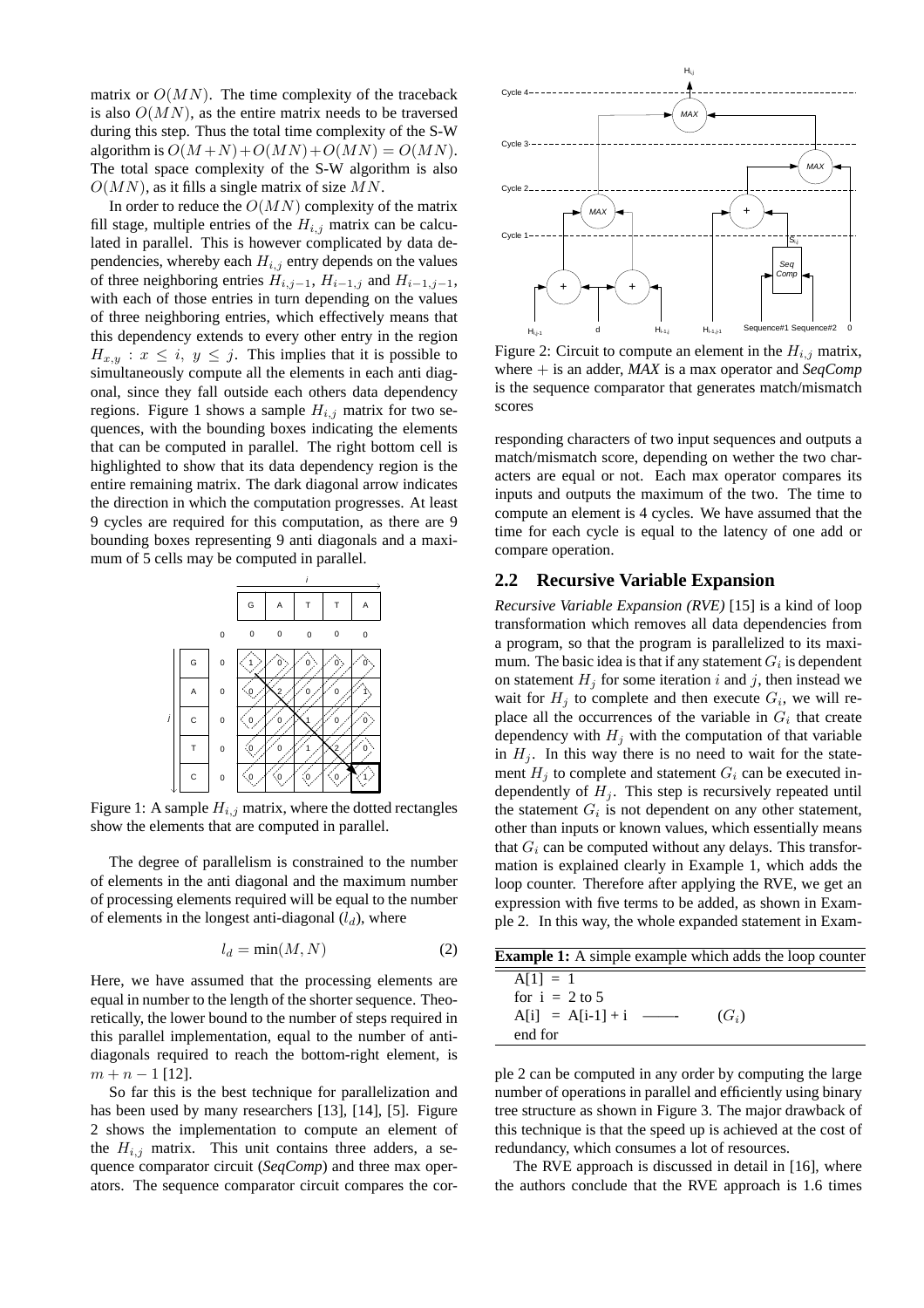| <b>Example 2:</b> After applying RVE on Example 1 |  |
|---------------------------------------------------|--|
| $A[5] = A[4]+5$                                   |  |
| $= A[3] + 4 + 5$                                  |  |
| $= A[2] + 3 + 4 + 5$                              |  |
| $= A[1] + 2 + 3 + 4 + 5$                          |  |
| $= 1 + 2 + 3 + 4 + 5$                             |  |

faster than the traditional acceleration approach, however the conclusion is based on theoretical discussion and is not validated by any implementation results.



Figure 3: Circuit for the example 2

# **3 Implementation using Traditional Acceleration Approach**

Figure 4 shows a block diagram of a basic cell for computing elements of the  $H_{i,j}$  matrix according to a traditional acceleration approach normally referred to as a systolic array approach. In Figure 4, Comp1 is a comparator that compares the two input sequences and outputs the corresponding value of  $S_{i,j}$ , depending on the values of the match and mismatch scores, such that  $S_{i,j}$  = match score, if the corresponding characters in Sequence1 and Sequence2 are equal, otherwise  $S_{i,j}$  = mismatch score. Add1 is an adder that adds the diagonal element  $H_{i-1,j-1}$  and the value of  $S_{i,j}$ . Comp2 is a comparator that compares the output of the Add1 with a constant value 0 and outputs the greater of the two numbers. Add2 is an adder that adds the left element  $H_{i-1,j}$  and  $-d$ , where d is the gap penalty. Add3 is an adder that adds the upper element  $H_{i,j-1}$  and  $-d$ . Comp3 compares the outputs of Add2 and Add3 and outputs the greater of the two numbers. Comp4 compares the outputs of Comp2 and Comp3 and outputs the greater of the two numbers. The output of Comp4 is the corresponding  $H_{i,j}$ value, which is stored in register  $R_{i,j}$ . The block diagram shown in Figure 4 is implemented in VHDL and the post place and route simulations show that the time consumed by such a cell is 9.8 ns, where the frequency of the clock used is 50 MHz and the clock period is 20 ns. While implemented on Xilinx XC2VP30 FPGA, one cell consumes 19 out of 13696 slices, where a slice is the basic hardware building element. The cell design shown in Figure 4 can be used to implement a systolic array of any size depending on the availability of hardware resources. Figure 5, shows a  $10\times10$  systolic array, which is implemented using the cell



Figure 4: Block diagram description of a basic cell for computing  $H_{i,j}$  values of Equation 1

design shown in Figure 4. Figure 6, shows how various

|                                 | Seq1_a Seq1_b Seq1_cSeq1_dSeq1_e Seq1_f Seq1_gSeq1_h Seq1_i Seq1_j |                 |                 |                |                   |                       |                |                       |          |                       |                                  |
|---------------------------------|--------------------------------------------------------------------|-----------------|-----------------|----------------|-------------------|-----------------------|----------------|-----------------------|----------|-----------------------|----------------------------------|
|                                 | 0                                                                  | 0               | 0               | 0              | 0                 | 0                     | 0              | $\mathbf 0$           | 0        | 0                     | 0                                |
|                                 | 0                                                                  | $H_{11}$        | $H_{12}$        | $H_{13}$       | $H_{14}$          | $H_{15}$              | $H_{16}$       | $H_{17}$              | $H_{18}$ | $H_{19}$              | $H_{1A}$                         |
| Seq2_a Seq2_bSeq2_cSeq2_dSeq2_e | 0                                                                  | $H_{21}$        | ${\sf H}_{22}$  | $H_{23}$       | $H_{24}$          | $H_{25}$              | $H_{26}$       | $H_{27}$              | $H_{28}$ | $H_{29}$              | $H_{2A}$                         |
|                                 | 0                                                                  | $H_{31}$        | $H_{32}$        | $H_{33}$       | $H_{34}$          | $H_{35}$              | $H_{36}$       | $H_{37}$              | $H_{38}$ | $H_{39}$              | $H_{3A}$                         |
|                                 | 0                                                                  | $H_{41}$        | $H_{42}$        | $H_{43}$       | $H_{44}$          | $H_{45}$              | $H_{46}$       | $H_{47}$              | $H_{48}$ | $H_{49}$              | H <sub>4A</sub>                  |
|                                 | 0                                                                  | $H_{51}$        | $H_{52}$        | ${\sf H}_{53}$ | H <sub>54</sub>   | $H_{55}$              | $H_{56}$       | $H_{57}$              | $H_{58}$ | ${\sf H}_{59}$        | $H_{5A}$                         |
| Seq2_f Seq2                     | 0                                                                  | H <sub>61</sub> | H <sub>62</sub> | $H_{63}$       | H <sub>64</sub>   | H <sub>65</sub><br>41 | $H_{66}$<br>4  | H <sub>67</sub><br>42 | $H_{68}$ | H <sub>69</sub><br>15 | H <sub>6A</sub>                  |
|                                 | 0                                                                  | $H_{71}$        | $H_{72}$        | $H_{73}$       | $H_{74}$          | $H_{75}$              | $H_{76}$<br>43 | $H_{77}$              | $H_{78}$ | $H_{79}$              | H <sub>7A</sub>                  |
|                                 | 0                                                                  | $H_{81}$        | $H_{82}$        | $H_{83}$       | $\mathsf{H}_{84}$ | $H_{85}$              | $H_{86}$       | $H_{87}$              | $H_{88}$ | $H_{89}$              | ${\sf H}_{\rm 8A}$               |
| g Seq2_h Seq2_i Seq2            | 0                                                                  | $H_{91}$        | $H_{92}$        | $H_{93}$       | $H_{94}$          | $H_{95}$              | $H_{96}$       | $H_{97}$              | $H_{98}$ | $H_{99}$              | $H_{9A}$                         |
|                                 | 0                                                                  | H <sub>A1</sub> | $H_{A2}$        | $H_{A3}$       | $H_{AA}$          | H <sub>AS</sub>       | $H_{AB}$       | $H_{A7}$              | $H_{AB}$ | H <sub>AS</sub>       | $\mathsf{H}_{\mathsf{AA}}$<br>19 |

Figure 5: Block diagram description of a  $10\times10$  systolic array

neighboring cells are connected in this array. The matrix is initialized with the value zero. The gap penalty is assumed to have a value zero and a simple scoring scheme is assumed, such that  $S_{i,j} = 2$ , if there is a match, otherwise  $S_{i,j} = 0$ . The remaining values of the  $H_{i,j}$  matrix are computed using the systolic array structure, shown in Figure 5. Table 1 shows the filled matrix obtained using this systolic array implementation. The bold digits in Table 1 show the trace back path. Since the elements within each anti diagonal are independent of each other, they are computed in parallel in the array. Therefore the time consumed by an anti diagonal is the same as the time consumed by one cell, which is 9.8 ns. Furthermore since there are 19 anti diagonals in a  $10\times10$  systolic array, the speedup factor (calculating the elements in anti-diagonals in parallel)  $= 100/19$  $= 5.26$ . The latency is equivalent to 19 clock cycles  $= 380$ ns. The resources utilized for implementation of a  $10\times10$ systolic array without considering input output overhead are equivalent to 1880 slices. The number of slices utilized by the array, with input output hardware overhead is 2096, thus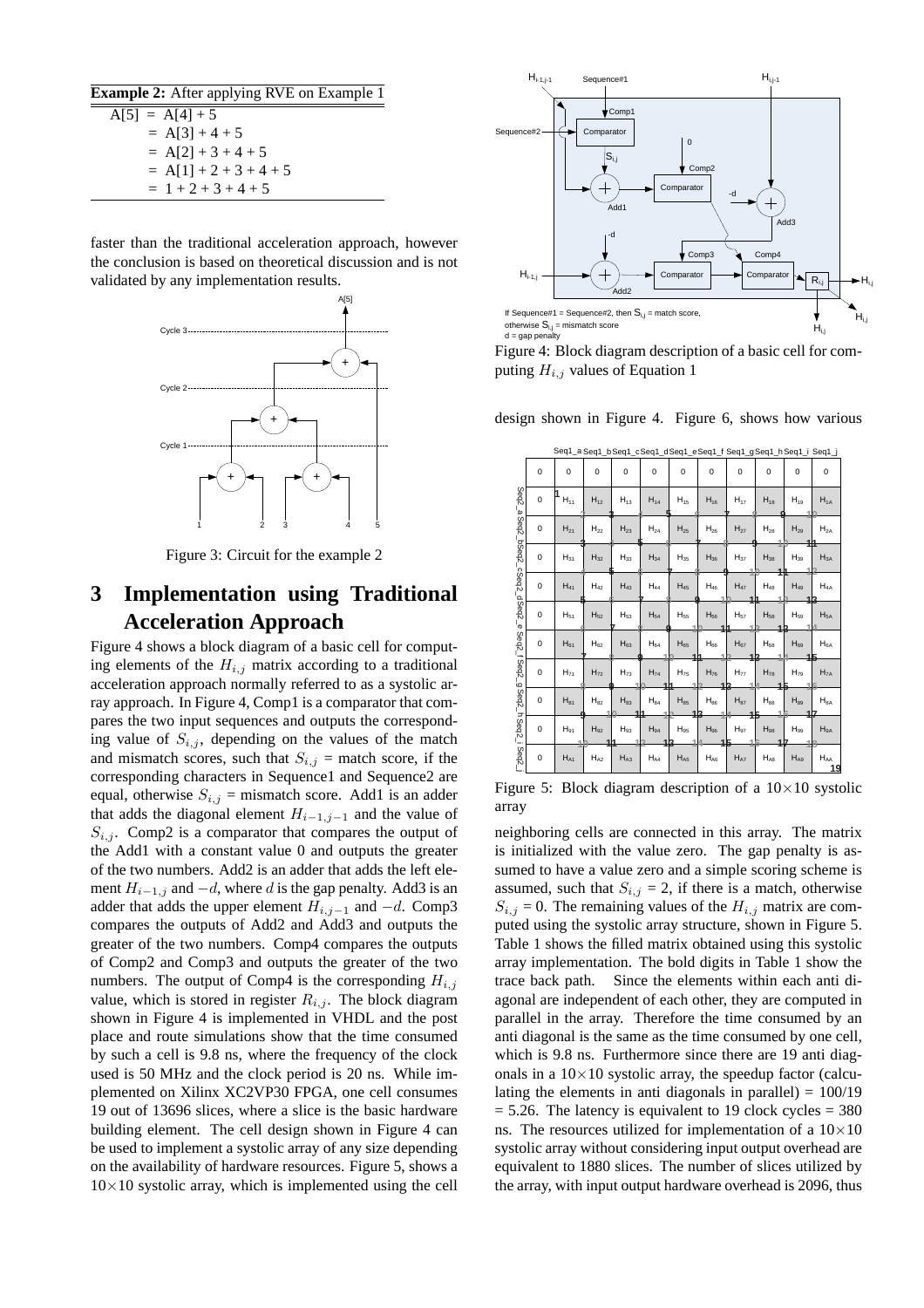

Figure 6: Block diagram description of connectivity between various neighboring cells

Table 1: Filled matrix obtained using the systolic array implementation, as shown in Figure 5.

|              |   | Α              | G | T | A | А  | G  | T  | А  | T  | А              |
|--------------|---|----------------|---|---|---|----|----|----|----|----|----------------|
|              | 0 | 0              | 0 | 0 | 0 | 0  | 0  | 0  | 0  | 0  | 0              |
| G            | 0 | 0              | 2 | 2 | 2 | 2  | 2  | 2  | 2  | 2  | $\overline{2}$ |
| G            | 0 | 0              | 2 | 2 | 2 | 2  | 4  | 4  | 4  | 4  | 4              |
| T            | 0 | $\overline{0}$ | 2 | 4 | 4 | 4  | 4  | 6  | 6  | 6  | 6              |
| $\mathsf{C}$ | 0 | $\overline{0}$ | 2 | 4 | 4 | 4  | 4  | 6  | 6  | 6  | 6              |
| A            | 0 | 2              | 2 | 4 | 6 | 6  | 6  | 6  | 8  | 8  | 8              |
| G            | 0 | 2              | 4 | 4 | 6 | 6  | 8  | 8  | 8  | 8  | 8              |
| T            | 0 | 2              | 4 | 6 | 6 | 6  | 8  | 10 | 10 | 10 | 10             |
| A            | 0 | 2              | 4 | 6 | 8 | 8  | 8  | 10 | 12 | 12 | 12             |
| T            | 0 | 2              | 4 | 6 | 8 | 8  | 8  | 10 | 12 | 14 | 14             |
| A            | 0 | 2              | 4 | 6 | 8 | 10 | 10 | 10 | 12 | 14 | 16             |

a maximum of 653 PEs can be fitted on a Xilinx Virtex-II Pro (XC2VP30) FPGA. We extended the array to 28x20, which consumed 10751 out of 13696 slices, thereby showing that in practice, 713 PEs can be fitted on a virtex-II Pro FPGA. There are 47 anti diagonals in  $28 \times 20$  array, so the speedup factor =  $560/47 = 11.91$ . The latency is equivalent to 47 clock cycles  $= 47 \times 20 = 940$  ns.

We considered a software equivalent of the basic systolic cell written in C language. We run it on a 100 MHz IBM power PC and measured its runtime, which was 2790 ns. This runtime when compared with the runtime of the basic cell, as shown in Figure 4, gives the relative speedup.

Speedup =  $2790 / 9.8 = 284.7$ . Speedup  $(10 \times 10 \text{ array}) = 284.7 \times 5.26 = 1497.52$ .

Speedup  $(28 \times 20 \text{ array}) = 284.7 \times 11.91 = 3390.78$ .

# **4 Implementation by Applying Recursive Variable Expansion**

Figure 7 shows the way to fill a 2x2  $H_{i,j}$  matrix using RVE approach, as per Equations 3, 4, 5 and 6, where S is the match/mismatch score and g is the gap penalty [16]. In each case the cell to be filled is highlighted along with the cells which are required for its computation.



Figure 7: Filling a 2x2  $H_{i,j}$  matrix using Recursive Variable Expansion

$$
H_{i-1,j-1} = \max \begin{cases} H_{i-1,j-2} + g \\ H_{i-2,j-2} + S_{i-1,j-1} \\ H_{i-2,j-1} + g \end{cases}
$$
 (3)

$$
H_{i-1,j} = \max \begin{cases} H_{i-1,j-2} + 2g \\ H_{i-2,j-2} + g + S_{i-1,j-1} \\ H_{i-2,j-1} + S_{i-1,j} \\ H_{i-2,j} + g \\ 0 \end{cases}
$$
 (4)

$$
H_{i,j-1} = \max \begin{cases} H_{i,j-2} + g \\ H_{i-1,j-2} + S_{i,j-1} \\ H_{i-2,j-2} + g + S_{i-1,j-1} \\ H_{i-2,j-1} + 2g \\ 0 \end{cases}
$$
 (5)

$$
H_{ij} = \max \left\{ \begin{array}{l} (H_{i,j-2} \text{ MAX } H_{i-2,j}) + 2g \\ H_{i-1,j-2} + g + (S_{i,j-1} \text{ MAX } S_{i,j}) \\ H_{i-2,j-2} + S_{i-1,j-1} + S_{i,j} \\ H_{i-2,j-1} + g + (S_{i-1,j} \text{ MAX } S_{i,j}) \\ 0 \end{array} \right. \tag{6}
$$

We define the size of RVE block as the *blocking factor (b)*. So for a  $2\times2$  array, implemented using RVE, the blocking factor  $b = 2$ . When implemented in VHDL, this block with  $b = 2$  consumes 13 ns, where the clock period is 30 ns and the frequency is 33.33 MHz. Using this block as a macro design, we implemented a  $5\times 5$  array, such that it is comparable to the  $10\times10$  systolic array without using RVE. Figure 8 shows the block diagram representation of this im-



Figure 8: Block diagram representation of a 10x10 array using RVE with  $b = 2$ 

plementation with detailed pin outs of the RVE block with b  $= 2$ . Four pins are reserved for the corresponding characters of the input sequences S and T. Five pins are for H inputs, one for gap penalty and two for clock and reset. The four output pins are  $O_1$ ,  $O_2$ ,  $O_3$  and  $O_4$ . If we relate the output pins with Figure 7, then  $O_1$  is for  $H_{22}$ ,  $O_2$  is for  $H_{12}$ ,  $O_3$  is for  $H_{21}$  and  $O_4$  is for  $H_{11}$ . Figure 9 shows, how a  $10\times10$  array is constructed by using RVE blocks with b = 2. For the blocks in first row and first column of Figure 9, all the inputs come from outside, as shown by external input pins of Figure 8. The four outputs of each block go to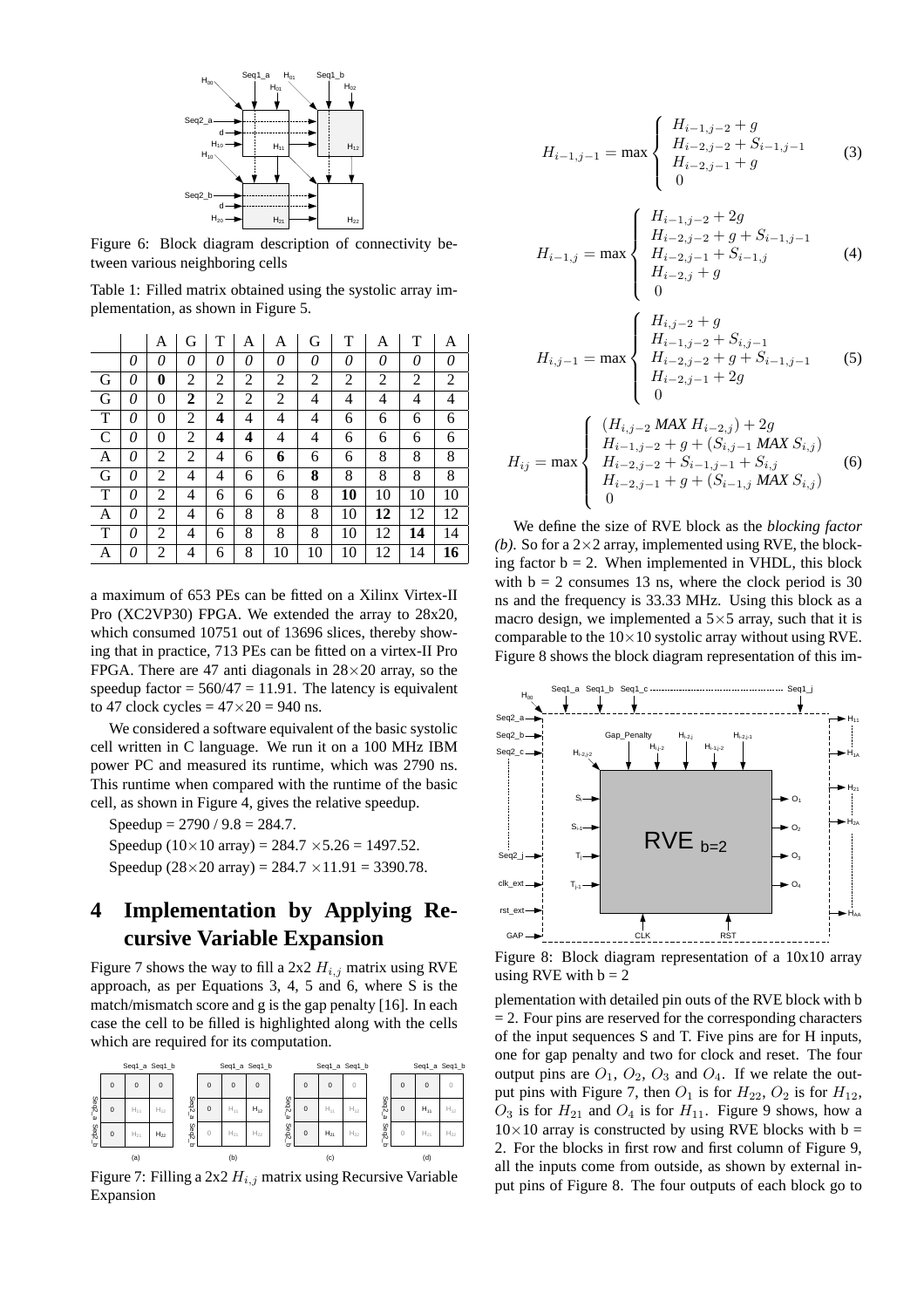|                          |   | Seq1_a Seq1_b Seq1_cSeq1_dSeq1_eSeq1_f Seq1_gSeq1_h Seq1_i Seq1_j |                |          |          |          |          |          |                   |          |          |
|--------------------------|---|-------------------------------------------------------------------|----------------|----------|----------|----------|----------|----------|-------------------|----------|----------|
|                          | 0 | 0                                                                 | 0              | 0        | 0        | 0        | 0        | 0        | 0                 | 0        | 0        |
| Seq <sub>2</sub><br>ه'   | 0 | $H_{11}$                                                          | $H_{12}$       | $H_{11}$ | $H_{12}$ | $H_{11}$ | $H_{12}$ | $H_{11}$ | $H_{12}$          | $H_{11}$ | $H_{12}$ |
|                          | 0 | $H_{21}$                                                          | $H_{22}$       | $H_{21}$ | $H_{22}$ | $H_{21}$ | $H_{22}$ | $H_{21}$ | $H_{22}$          | $H_{21}$ | $H_{22}$ |
| Seq2_bSeq2_cSeq2_dSeq2_e | 0 | $H_{11}$                                                          | $H_{12}$       | $H_{11}$ | $H_{12}$ | $H_{11}$ | $H_{12}$ | $H_{11}$ | $H_{12}$          | $H_{11}$ | $H_{12}$ |
|                          | 0 | $H_{21}$                                                          | $H_{22}$       | $H_{21}$ | $H_{22}$ | $H_{21}$ | $H_{22}$ | $H_{21}$ | $\mathsf{H}_{22}$ | $H_{21}$ | $H_{22}$ |
|                          | 0 | $H_{11}$                                                          | $H_{12}$       | $H_{11}$ | $H_{12}$ | $H_{11}$ | $H_{12}$ | $H_{11}$ | $H_{12}$          | $H_{11}$ | $H_{12}$ |
|                          | 0 | $H_{21}$                                                          | ${\sf H}_{22}$ | $H_{21}$ | $H_{22}$ | $H_{21}$ | $H_{22}$ | $H_{21}$ | $H_{22}$          | $H_{21}$ | $H_{22}$ |
| Seq2_f Seq2_g            | 0 | $H_{11}$                                                          | $H_{12}$       | $H_{11}$ | $H_{12}$ | $H_{11}$ | $H_{12}$ | $H_{11}$ | $H_{12}$          | $H_{11}$ | $H_{12}$ |
| Seq2_h                   | 0 | $H_{21}$                                                          | $H_{22}$       | $H_{21}$ | $H_{22}$ | $H_{21}$ | $H_{22}$ | $H_{21}$ | $H_{22}$          | $H_{21}$ | $H_{22}$ |
| Seq2_i                   | 0 | $H_{11}$                                                          | $H_{12}$       | $H_{11}$ | $H_{12}$ | $H_{11}$ | $H_{12}$ | $H_{11}$ | $H_{12}$          | $H_{11}$ | $H_{12}$ |
| Seq2_                    | 0 | $H_{21}$                                                          | $H_{22}$       | $H_{21}$ | $H_{22}$ | $H_{21}$ | $H_{22}$ | $H_{21}$ | $H_{22}$          | $H_{21}$ | $H_{22}$ |

Figure 9:  $10x10$  array using RVE with  $b = 2$ 

the inputs of corresponding neighboring blocks, where the remaining inputs for those blocks come from outside. The entire design consumes 2409 out of 13696 slices without considering input output hardware overhead. The resources utilized with input output hardware overhead are equivalent to 2630, thus a maximum of 130 PEs (RVE blocks with  $b=2$ ) can be fitted, while implementing on a Xilinx Virtex-II Pro (XC2VP30) FPGA. Since four  $H_{i,j}$  elements are calculated per PE, the maximum number of  $H_{i,j}$  elements calculated is  $130 \times 4 = 520$ . We extended the design to 14x10, which is equivalent to  $28\times20$  systolic array and consumed 13694 out of 13696 slices, thereby showing that in practice, 140 PEs can be fitted on a Xilinx Virtex-II Pro FPGA. There are 9 anti diagonals in a  $5 \times 5$  array using RVE with  $b = 2$ , represented by letters A, B, C, D, E, F, G, H and I in Figure 9. Each anti diagonal is computed in one clock cycle, so the latency is equivalent to 9 clock cycles =  $9 \times 30 = 270$  ns. In case of  $14\times10$  array, there are 23 anti diagonals, so the latency is equivalent to 23 clock cycles =  $23 \times 30 = 690$  ns.

In case of  $10\times10$  array, the performance gain in terms of latency, achieved by the RVE implementation, as compared to a traditional systolic array  $= 380/270 = 1.41$ . This performance gain is achieved at the cost of utilizing 2630/2096 to  $2409/1880 = 1.25$  to 1.28 times more resources. In case of  $28\times20$  array, the performance gain = 940/690 = 1.36, at the cost of utilizing  $13694/10751 = 1.27$  times more resources.

### **5 Discussion and Results**

Systolic array is the best known implementation of the S-W algorithm thus far, as it exploits the maximum parallelism available in the algorithm. This inherent parallelism is limited by the data dependencies in the algorithm. The RVE approach adopted in this paper eliminates this limitation by expanding all the variables to their maximum capacity. The result is an improved performance at the cost of using additional resources. The degree of expansion for the variables depends on the availability of resources on the platform being utilized. So its a trade off between the speedup achieved and the resources utilized.

Table 2 reports the results achieved from our implementations. The first part of the table presents a comparison between software implementation and systolic array implementation, which demonstrates that the basic cell design is 284.7 times faster, the  $10\times10$  systolic array implementation is 1497.52 times faster and the  $28\times20$  systolic array implementation is 3390.78 times faster than their corresponding equivalent software implementations. The first part of Table 2 also shows that the basic cell consumes 19 slices, whereas the  $10\times10$  systolic array consumes 1880 out of 13696 slices without considering the input output hardware overhead and 2096 slices out of 13696 slices with overhead. It also shows that the  $28\times20$  systolic array consumes 10751 slices. The FPGA used for implementations is Xilinx XC2VP30, which has a maximum of 13696 slices. The second part of Table 2 presents a comparison between systolic array and RVE implementations, which demonstrates that the  $10\times10$  array using RVE with  $b = 2$  is 1.41 times faster than the equivalent  $10\times10$  systolic array implementation and  $28x20$  array using RVE with  $b = 2$  is 1.36 times faster than its equivalent systolic array implementation. The second part of the table also shows that the  $10\times10$  RVE implementation consumes 2409 out of 13696 slices without considering input output hardware overhead and 2630 out of 13696 slices with overhead. Similarly  $28\times20$  RVE implementation consumes 13694 slices. This means that the speedup of 1.41 is achieved at the cost of utilizing 1.25 to 1.28 times more resources and the speedup of 1.36 is achieved at the cost of utilizing 1.27 times more resources. Thus by applying the RVE technique, we improved the performance by a factor of  $3390.78 \times 1.36 = 4611.5$ , as compared to its equivalent software implementation. The speedup achieved by applying RVE increases with the increasing blocking factor (b), but resource utilization also increases as a consequence. Thus the limiting factor is the availability of resources on the device utilized for implementation (Xilinx XC2VP30 in our case).

### **6 Conclusion**

In this paper we presented an implementation of the S-W algorithm using traditional acceleration approach and compared its performance with a software equivalent. The comparison shows that the implementation using traditional acceleration approach is 3390.78 times faster than its equivalent software implementation. To explore more parallelism and to eliminate the limitations due to inherent data dependencies, we applied the RVE technique. The implementation using this technique improves the performance by a factor of 1.36 to 1.41, as compared to the implementation using traditional acceleration approach, at the cost of using 1.25 to 1.28 times more resources. Thus the performance achieved by implementation using RVE technique is 4611.5 times higher, as compared to its equivalent software implementation.

# **References**

[1] T. F. Smith and M. S. Waterman, "Identification of common molecular subsequences", *Journal of Molecular Biology*, vol. 147, pp: 195–197, 1981.